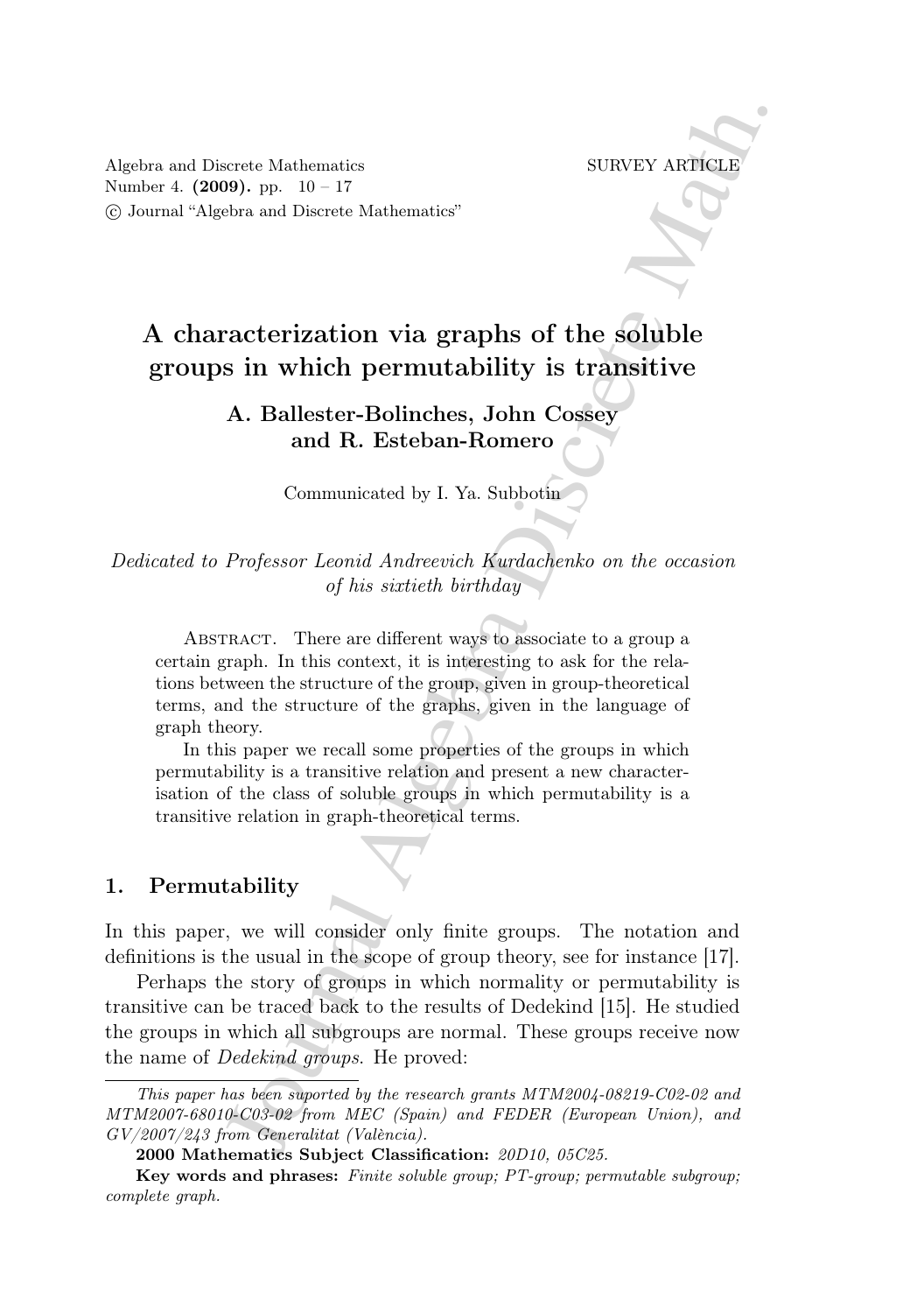**Theorem 1.** A group G has all subgroups normal if and only if either G *is abelian, or* 𝐺 *is a direct product of a quaternion group of order* 8*, an elementary abelian* 2*-group, and an abelian group of odd order.*

Recall that two subgroups H and K of a group G are said to *permute* when  $HK = KH$ . This is equivalent to affirming that HK is a subgroup of  $G$ . A subgroup  $H$  of a group  $G$  is said to be *permutable* in  $G$  when  $H$  permutes with all subgroups of  $G$ . Sometimes, we require a subgroup H of a group G to permute not necessarily with all subgroups of  $G$ , but only with a selected family of subgroups of  $G$ . This is the case of the *S-permutable* subgroups, which are the subgroups which permute with all Sylow subgroups of the group. It is well-known that normal subgroups are permutable, and obviously permutable subgroups are Spermutable. However, the converses are not true, as we can see with an extraspecial group of order  $p^3$  and exponent  $p^2$  for a prime  $p > 2$ , which has permutable subgroups which are not normal, and the dihedral group of order 8, which has S-permutable subgroups which are not normal.

As Dedekind did with groups in which all subgroups are normal, Iwasawa studied the groups in which all subgroups are permutable in [22].

Theorem 2. *A group whose subgroups are permutable is a nilpotent group in which for every Sylow p-subgroup*  $P$ *, either*  $P$  *is a direct product of a quaternion group and an elementary abelian* 2*-group, or* 𝑃 *contains an abelian normal subgroup* A and an element  $b \in P$  *such that*  $P = A \langle b \rangle$  and *there exists a natural number s*, with  $s \geq 2$  if  $p = 2$ , such that  $a^b = a^{1+p^s}$ *for every*  $a \in A$ .

. BALLESTER-BOLINCHES, J. COSSEY, R. ESTEBAN-ROMERO<br>
orem 1. A group G has all subgroups normal if and only if either<br>
orem 1. A group G has all subgroups normal if and only if either<br>
orem 1. A group G has all subgroups It is a well-known fact that normality is not in general a transitive relation. This motivates the introduction of subnormality, which is the transitive closure of normality. Groups in which both relations coincide are the groups in which normality is transitive and receive the name of *T-groups*. The relation of permutability is not transitive in general. However, a result of Ore [25] shows that permutable subgroups are subnormal. Hence the groups in which permutability and subnormality coincide are the groups in which permutability is transitive and are called *PT-groups*. Finally, according to a result of Kegel [23], S-permutable subgroups are subnormal. Hence the groups in which S-permutable subgroups are subnormal coincide with the groups in which S-permutability is a transitive relation and are called *PST-groups*. All T-groups are PT-groups, and all PT-groups are PST-groups. These containments are proper, because the extraspecial groups of order  $p^3$  and exponent  $p^2$  for a prime p are PTgroups, but not T-groups, and the dihedral group of order 8 is a PSTgroup which is not a PT-group. On the other hand, Dedekind groups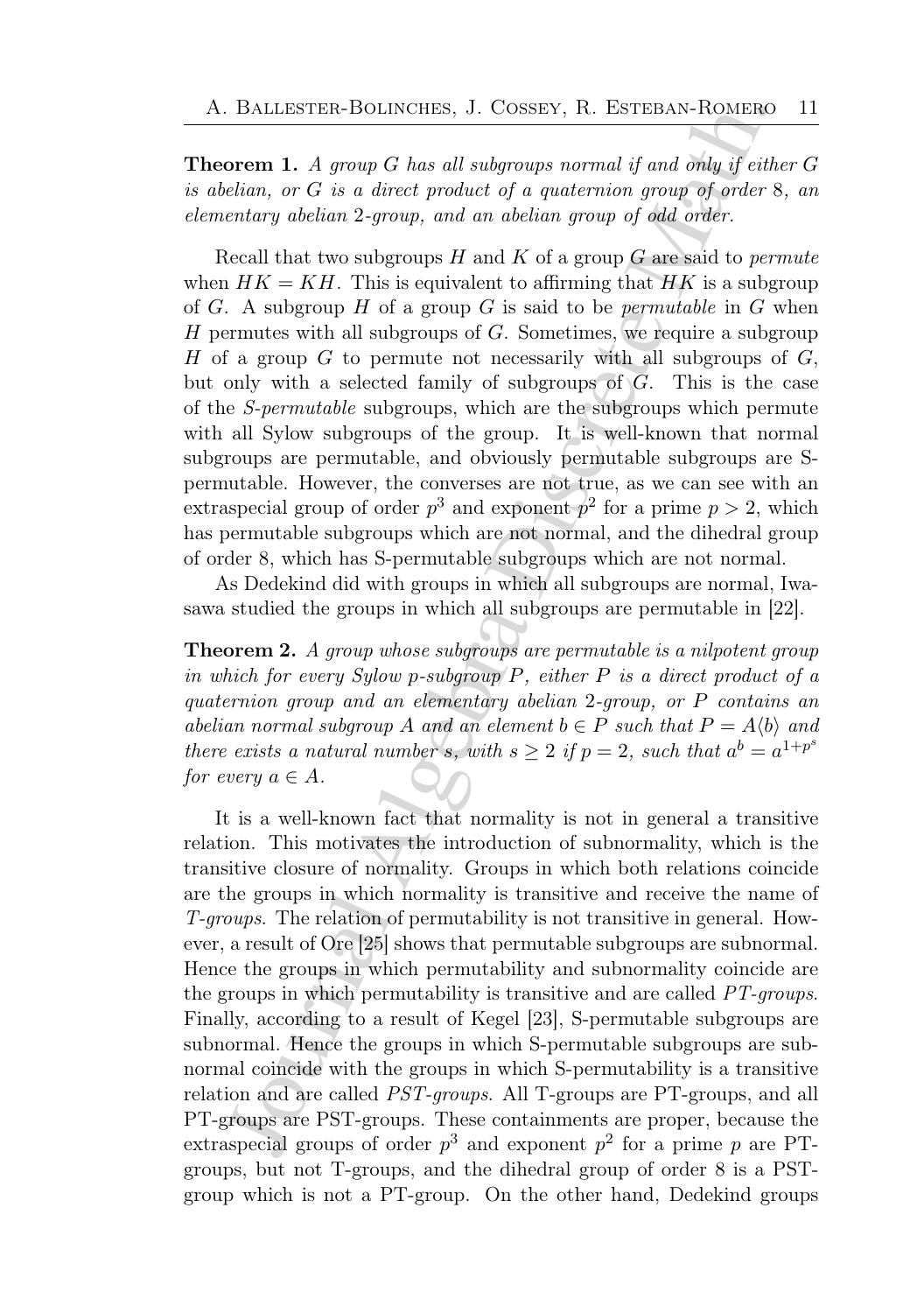are T-groups, Iwasawa  $p$ -groups for a prime  $p$  are PT-groups, and all nilpotent groups are PST-groups.

These classes of groups have been widely studied during the last years, especially in the soluble universe, with many characterisations available. We will begin with the classical characterisations. Agrawal [3] characterised soluble PST-groups as follows:

**Theorem 3.** A group G is a soluble PST-group if and only if the nilpotent *residual* L of G is a Hall subgroup of odd order of G such that G acts on L as a group of power automorphisms.

Here a power automorphism of a group  $X$  is an automorphism which fixes every subgroup of  $X$ . This is equivalent to affirming that every element x is sent by a power automorphism to a power of x.

If we impose in Agrawal's characterisation the fact that the Sylow subgroups are Iwasawa, we obtain the characterisation of Zacher [30] of soluble PT-groups. If we force the Sylow subgroups to be Dedekind, we obtain the characterisation of Gaschütz [18] of soluble T-groups.

These classical characterisations have the virtue of showing that these classes consist of supersoluble groups in the soluble universe and that the unique difference between all these three classes is the Sylow structure. This will be made clear with the help of local characterisations. In this context, we say that a class of groups  $\mathfrak X$  is *local* when for every prime p there is a generalisation  $\mathfrak{X}_p$  of  $\mathfrak{X}$  such that  $\mathfrak{X} = \bigcap_{p \in \mathbb{P}} \mathfrak{X}_p$ . The notion of  $p$ -soluble group,  $p$ -supersoluble group, and  $p$ -nilpotent group show, respectively, that the classes of all soluble groups, all supersoluble groups, and all nilpotent groups are local. From now on,  $p$  will denote a fixed, but arbitrarily chosen, prime number.

Hs AND GROUPS WITH TRANSITIVE PERMUTABILITY<br>
I lwasswa *p*-groups for a prime *p* are PT-groups, and all<br>
pgs are PST-groups.<br>
Lemance Portugal Algebra Discrete Matheline (the desired and all<br>
ps are PST-groups have been Robinson [26] introduced the property  $\mathcal{C}_p$  as follows: A group G satisfies  $\mathcal{C}_p$  when if a subgroup H is contained in a Sylow p-subgroup P of G, then H is normal in the normaliser  $N_G(P)$ . He characterised the soluble T-groups as the groups satisfying the property  $\mathcal{C}_p$  for every prime p. Bryce and Cossey [14] defined a property  $\mathcal{D}_p$  as follows: A group satisfies  $\mathcal{D}_p$  when all Sylow p-subgroups of G are Dedekind and the chief factors of  $G$  of order divisible by  $p$  are cyclic and, as modules for  $G$  by conjugation, form a unique isomorphism class. They showed that  $\mathcal{D}_p$ -groups are  $\mathcal{C}_p$ -groups and that a group G is a soluble T-group if and only if it satisfies  $\mathcal{D}_p$  for all primes p. It is worth noting that the classes  $\mathcal{D}_p$  and  $\mathcal{C}_p$  coincide in the *p*-soluble universe.

For the class of soluble PT-groups, Beidleman, Brewster, and Robinson [10] introduced a property  $\mathcal{X}_p$ : A group G satisfies  $\mathcal{X}_p$  when if a subgroup  $H$  is contained in a Sylow p-subgroup  $P$  of  $G$ , then  $H$  is per-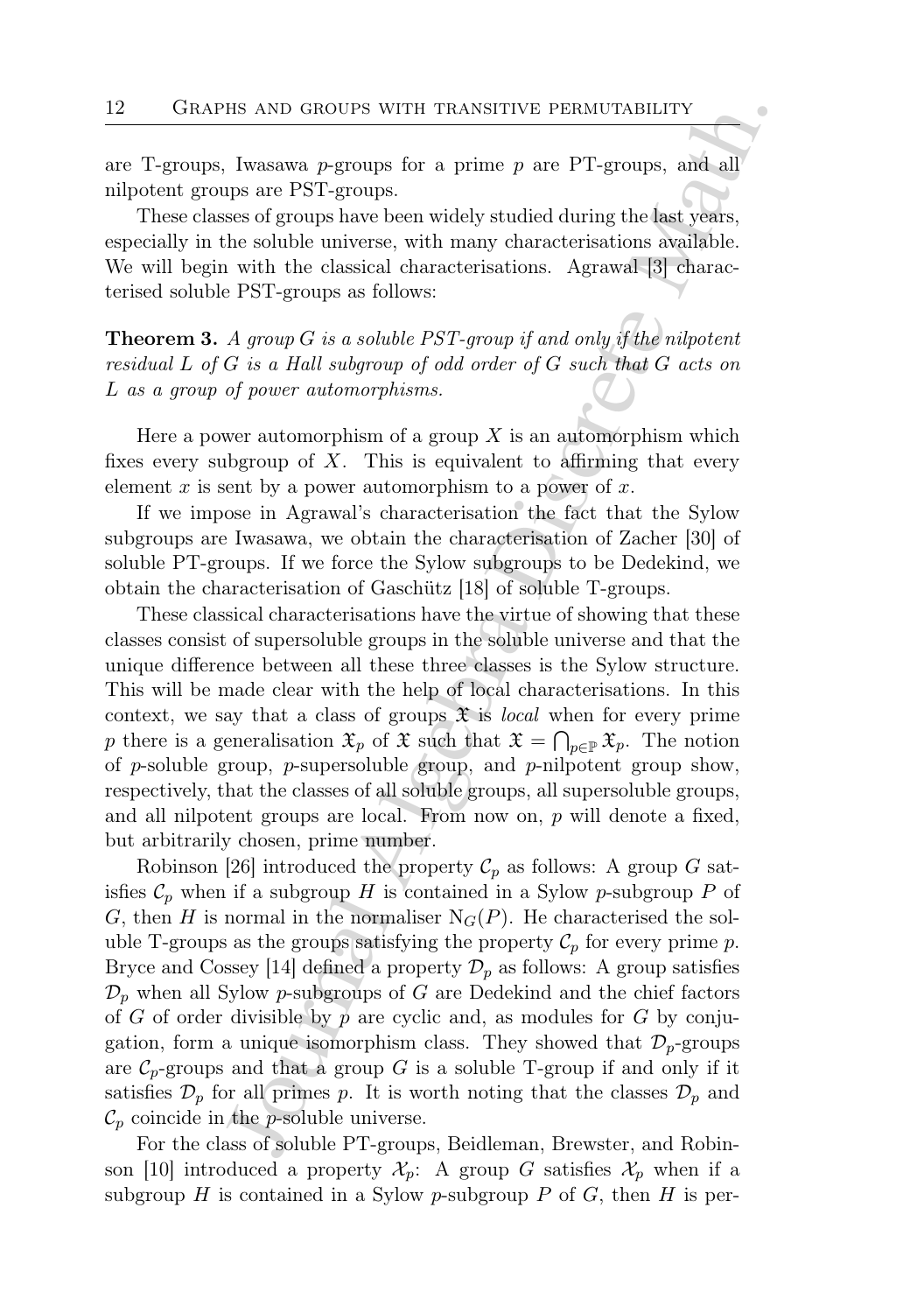mutable in the normaliser  $N_G(P)$ . They proved that a group G is a soluble PT-group if, and only if, it satisfies  $\mathcal{X}_p$  for all primes p.

Alejandre, the first author, and Pedraza-Aguilera [4] introduced the property  $\mathcal{U}_p^*$  as follows: A group G satisfies  $\mathcal{U}_p^*$  when G is all chief factors of  $G$  of order divisible by  $p$  are cyclic and isomorphic when regarded as  $G$ modules by conjugation. They proved that a group is a soluble PST-group when it satisfies  $\mathcal{U}_p^*$  for all primes p. Note that this property  $\mathcal{U}_p^*$  generalises the property  $\mathcal{D}_p$  given by Bryce and Cossey. The unique difference is that here we do not impose conditions to the Sylow  $p$ -subgroups. The first and the third authors introduced in [7] and [6] a new property  $\mathcal{Y}_p$ : A group G satisfies  $\mathcal{Y}_p$  when for every pair of p-subgroups H and K of G such that  $H \leq K$ , H is S-permutable in  $N_G(K)$ . They showed that a group is a soluble PST-group if and only G satisfies  $\mathcal{Y}_p$  for all primes p. We note that  $\mathcal{U}_p^*$ -groups satisfy  $\mathcal{Y}_p$  and that both properties coincide in the  $p$ -soluble universe.

. BALLESTER-BOLINCHES, J. COSSEY, R. ESTEBAN-ROMERO<br>
ble in the normaliser  $N_G(P)$ . They proved that a group  $G$ <br>
ble in the normaliser  $N_G(P)$ . They proved that a group  $G$ <br>
ble prigong if, and only if, it satisfies  $X_p$  f We must note that the easy way to generalise the properties  $\mathcal{C}_p$  and  $\mathcal{X}_p$ (a group satisfies  $\mathcal{Y}_p^*$  when if H is contained in a Sylow p-subgroup P of G, then H is S-permutable in  $N_G(P)$ ) does not yield a sufficiently strong property to characterise soluble PST-groups. The symmetric group of degree 4 is an example of a group satisfying  $\mathcal{Y}_p^*$  for all primes p which is not a PST-group. The main difference is that the conditions  $\mathcal{C}_p$  and  $\mathcal{D}_p$  imply that the group has Dedekind and Iwasawa Sylow p-subgroups, respectively. These are very strong conditions and impose major restrictions on the structure of the group, in particular, the properties  $\mathcal{C}_p$  and  $\mathcal{X}_p$  are inherited by subgroups. For the property  $\mathcal{Y}_p$ , we do not have such restrictions and we must impose in the definition that the property is closed under taking subgroups. Furthermore, as shown in [7],  $\mathcal{C}_p$ -groups coincide with the  $\mathcal{Y}_p$ -groups with Dedekind Sylow p-subgroups and  $\mathcal{X}_p$ groups are exactly the  $\mathcal{Y}_p$ -groups with Iwasawa Sylow p-subgroups.

There are also characterisations of T-, PT-, and PST-groups for finite, not necessarily soluble, groups. A long list of references is available in the paper of Beidleman and Ragland [11]. There also exist some descriptions of PT-groups in some universes of infinite groups, like the ones given by the first author, Kurdachenko, and Pedraza in [9] or the first author, Kurdachenko, Pedraza, and Otal in [8].

## 2. Graphs and groups

We will consider only graphs which are undirected, simple (that is, with no parallel edges), and without loops. These graphs will be characterised by the set of vertices and the adjacency relation between the vertices. Only basic concepts about graphs will be needed for this paper. They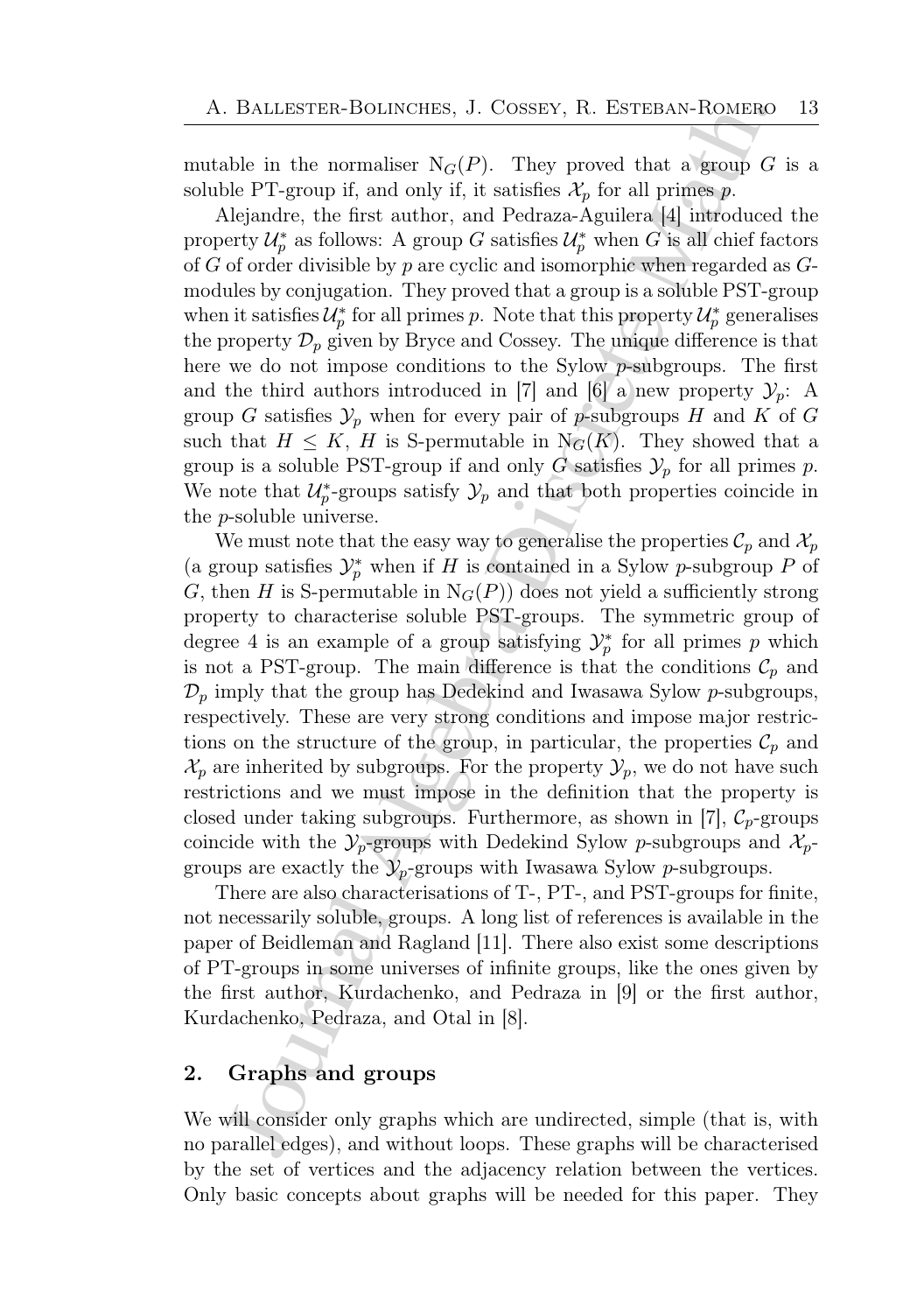can be found in any book about graph theory or discrete mathematics, for example, [16].

Hs AND GROUPS WITH TRANSITIVE PERMUTABILITY<br>
in any book about graph theory or discrete mathematics,<br>
[6]<br>
(7) in any book about graph theory or discrete mathematics,<br>
(7)<br/>copy  $G$ , there are many ways to associate a Given a group  $G$ , there are many ways to associate a graph to  $G$ in such a way the vertices are associated with families of elements or subgroups and in which two vertices are adjacent if and only if they satisfy a certain relation. Since the graph can be studied in terms of graph theory, we can ask about the structure of the group (in terms of group theory) and the structure of the graph (in terms of graph theory). In other terms, we are interested in characterising certain properties of the group in terms of some properties of the graph, or, more in general, to study the influence of a property the group on the structure of the graph or the influence of a property of the graph on the structure of the group. This has been a fruitful topic in the last years. We will present some results which illustrate these ideas.

We can begin with the *commutativity graph* or *commuting graph*. This graph has as vertices the elements of the group, and two vertices are adjacent when they commute (as elements of the group). It is obvious that the groups in which the commutativity graph is complete (in the sense that every two vertices are adjacent) are exactly the abelian groups. This graph has been used to study simple groups since the paper of Stellmacher [27].

The following variation of the previous example gives a characterisation for the groups in which all subgroups are permutable. We will call it the  $graph$  of permutability of cyclic subgroups. Given a group  $G$ , consider the graph in which the vertices are the cyclic subgroups of  $G$  and in which every two vertices are adjacent when they permute. A group has all subgroups permutable if and only if the graph of permutability of cyclic subgroups is complete. A similar graph with vertices the non-normal subgroups was studied by Bianchi, Gillio, and Verardi (see [13, 12, 19]).

Another graph which has deserved a lot of attention is the *prime graph*. In this graph, the vertices are the prime numbers dividing the order of the group  $G$  and two different vertices  $p$  and  $q$  are connected when  $G$  possesses an element of order  $pq$ . As a matter of example, in the cyclic group of order 6, this graph is complete, but in the symmetric group of degree 3, this graph has two isolated vertices. The first references of the prime graph known to the authors correspond to Gruenberg and Kegel in an unpublished manuscript, and Williams, who studied the number of connected components of the prime graph of finite groups (see [20, 28, 29]).

For our purposes, a generalisation of the prime graph introduced by Abe and Iiyori in [2] becomes interesting. Given a group  $G$ , we construct the graph  $\Gamma_G$  in the following way: The vertices of  $\Gamma_G$  are, like in the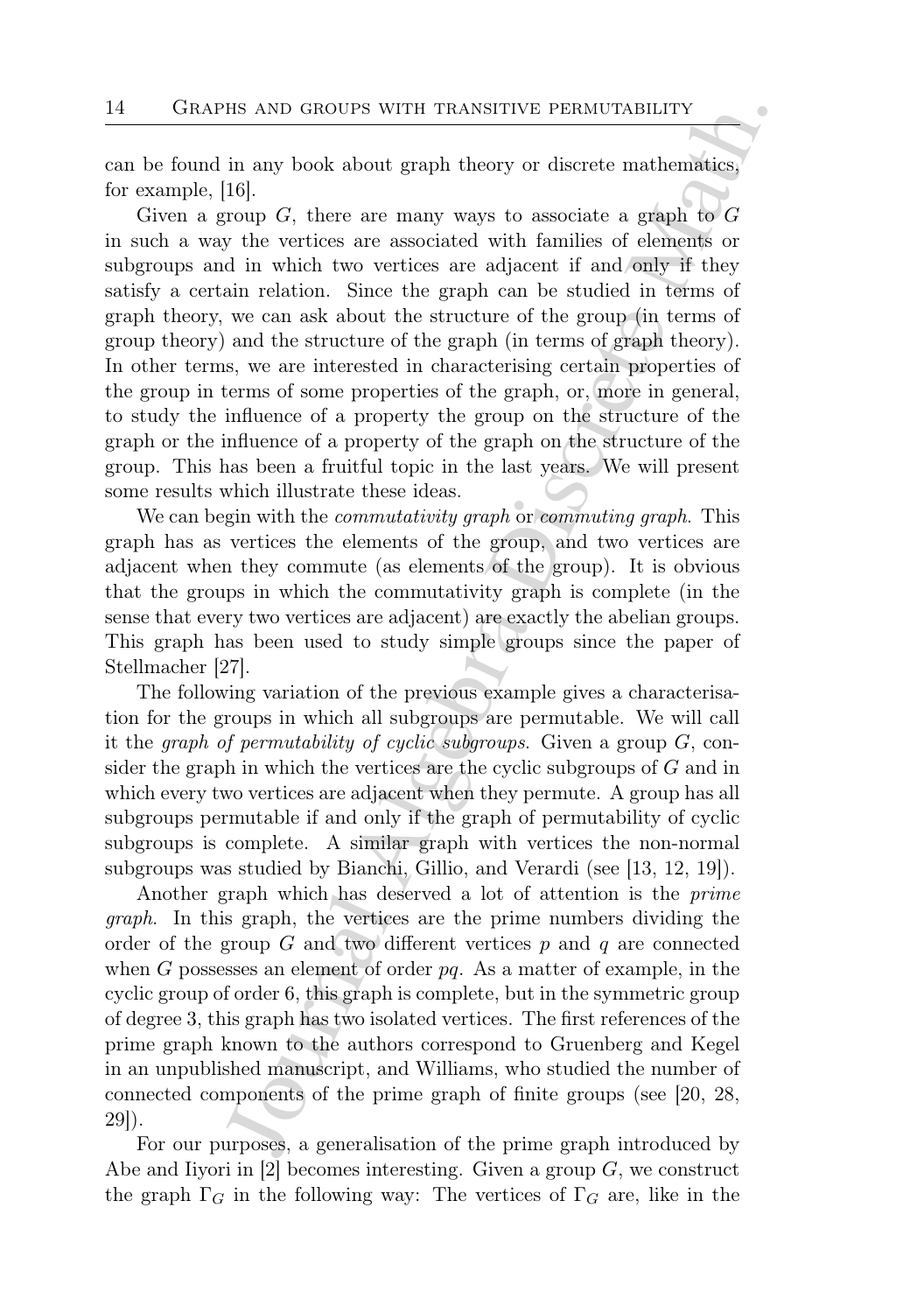prime graph, the prime numbers dividing the order of  $G$ , but two different vertices  $p$  and  $q$  are adjacent when  $G$  has a soluble subgroup of order divisible by  $pq$ . Abe and Iiyori [2] proved:

**Theorem 4.** *If G is a non-abelian simple group, then*  $\Gamma_G$  *is connected, but not complete.*

This theorem is used in the proof of our characterisation of soluble PT-groups to prove that the groups in which our graph is complete must be soluble.

. BALLESTER-BOLINCHES, J. COSSEY, R. ESTEBAN-ROMERO<br>
egraph, the prime numbers dividing the order of  $G$ , but two differes<br>
egraph, the prime numbers dividing the order of  $G$ , but two differes<br>
cose p and  $q$  are adjacen Herzog, Longobardi, and Maj [21] have considered the graph whose vertices are the non-trivial conjugacy classes of a group  $G$  and in which two non-trivial conjugacy classes  $C$  and  $D$  of  $G$  are connected if there exist  $c \in C$  and  $d \in D$  such that  $cd = dc$ . They show that if G is a soluble group, then this graph has at most two connected components, each of diameter at most 15. They also study the structure of the groups in which there are no edges between non-central conjugacy classes and the relation between this graph and the prime graph.

Of course, not all graph properties can be reduced to graph completeness. For instance, the *non-commuting graph* of a non-abelian group  $G$  is defined as follows: its vertices are the non-central elements of  $G$ , and two vertices are adjacent when they do not commute. This graph has been studied by Neumann [24]. Abdollahi, Akbari, and Maimani [1] proved the following result about this graph:

**Theorem 5.** If G is a non-abelian group, then its non-commuting graph 𝐺 *is connected, Hamiltonian, its diameter is* 2 *and its girth is* 3*. Moreover, this graph is planar if and only if* G *is isomorphic to the symmetric group of degree* 3 *or to a non-abelian group of order* 8*.*

## 3. A characterisation of soluble PT-groups with graphs

Now we are in a position to present a characterisation of soluble PTgroups in terms of graphs.

Motivated by the results of Herzog, Longobardi, and Maj [21], given a group  $G$ , we consider a graph  $\Gamma$  whose vertices are the conjugacy classes of cyclic subgroups of  $G$  and in which two vertices are adjacent when there are representatives of both conjugacy classes which permute. In other words,  $Cl_G(\langle x \rangle)$  is adjacent to  $Cl_G(\langle y \rangle)$  if we can find an element  $g \in G$  such that  $\langle x \rangle$  permutes with  $\langle y^g \rangle$ .

The main result of [5] is:

**Theorem 6.** G is a soluble PT-group if and only if the graph  $\Gamma$  is com*plete.*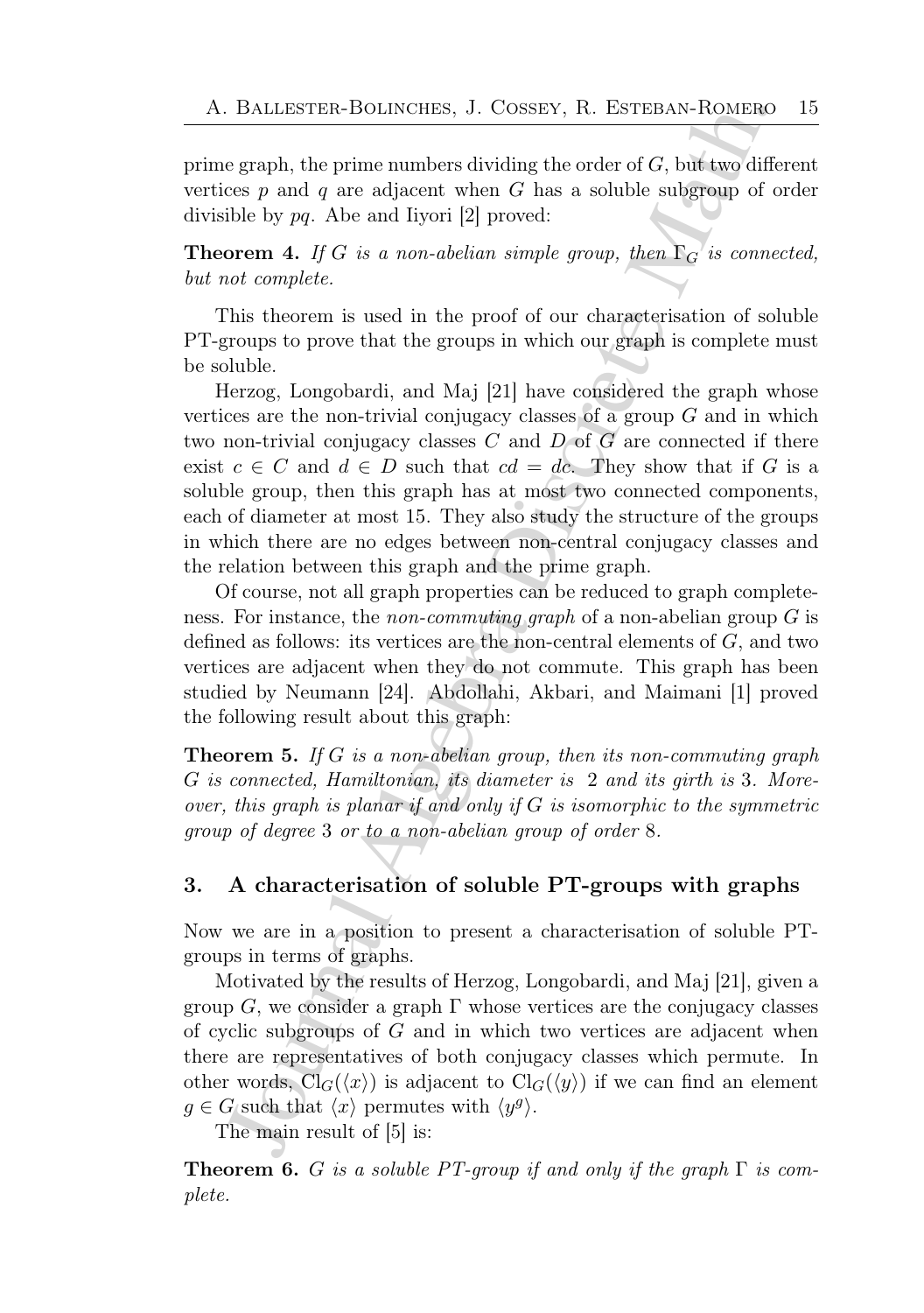#### References

- [1] A. Abdollahi, S. Akbari, H. R. Maimani, Non-commuting graph of a group. J. Algebra, M.298, 2006, pp.468–492.
- [2] S. Abe, N. Iiyori, A generalization of prime graphs of finite groups, Hokkaido Math. J., N.29, 2000, pp.391–407.
- [3] R. K. Agrawal, Finite groups whose subnormal subgroups permute with all Sylow subgroups, Proc. Amer. Math. Soc., N.47 (1975), pp.77–83.
- HS AND GROUPS WITH TRANSITIVE PERMUTABILITY<br>
References<br>
i.i., S. Akbari, H. R. Maimani, Non-commuting graph of a group, J.<br>
298, 2006, pp. 468–492.<br>
1991– $A$  flyoric, A generalization of prime graphs of finite groups. Il [4] M. J. Alejandre, A. Ballester-Bolinches, M. C. Pedraza-Aguilera, Finite soluble groups with permutable subnormal subgroups, J. Algebra, N.240, 2001, pp.705– 722.
- [5] A. Ballester-Bolinches, J. Cossey, R. Esteban-Romero, Finite groups in which a graph related to permutability is complete, preprint.
- [6] A. Ballester-Bolinches, R. Esteban-Romero, Sylow permutable subnormal subgroups of finite groups II, Bull. Austral. Math. Soc.,  $N.64$ , 2001, pp.479–486.
- [7] A. Ballester-Bolinches, R. Esteban-Romero, Sylow permutable subnormal subgroups of finite groups, J. Algebra, N.251, 2002, pp.727–738.
- [8] A. Ballester-Bolinches, L. A. Kurdachenko, J. Otal, T. Pedraza, Infinite groups with many permutable subgroups, Rev. Matem. Iberoam., N.24, 2008, pp.745–764.
- [9] A. Ballester-Bolinches, L. A. Kurdachenko, T. Pedraza, On periodic radical groups in which permutability is a transitive relation, J. Pure Appl. Algebra, N.210, 2007, pp.665–671.
- [10] J. C. Beidleman, B. Brewster, D. J. S. Robinson, Criteria for permutability to be transitive in finite groups, J. Algebra, 222, 1999, pp.400–412.
- [11] J. C. Beidleman, M. F. Ragland, The intersection map of subgroups and certain classes of finite groups, Ricerche Mat., 56, 2007, pp.217–227.
- [12] M Bianchi, A. Gillio, L. Verardi, Subgroup-permutability and affine planes, Geometriae Dedicata, N.85, 2001, pp.147–155.
- [13] M. Bianchi, A. Gillio Berta Mauri, L. Verardi, Finite groups and subgrouppermutability, Ann. Mat. Pura Appl., IV. Ser., N.169, 1995, pp.251–268.
- [14] R. A. Bryce, J. Cossey, The Wielandt subgroup of a finite soluble group, J. London Math. Soc., N.40, 1989, pp.244–256.
- [15] R. Dedekind, *Über Gruppen, deren sámtliche Teiler Normalteiler sind*, Math. Ann., N.48, 1897, pp.548–561.
- [16] R. Diestel, Graph Theory, Springer, 2007.
- [17] K. Doerk, T. Hawkes. Finite Soluble Groups, volume 4 of De Gruyter Expositions in Mathematics, Walter de Gruyter, 1992.
- [18] W. Gasch¨utz, Gruppen, in denen das Normalteilersein transitiv ist, J. reine angew. Math., N.198, 1957, pp.87–92.
- [19] A. Gillio Berta Mauri, L. Verardi, On finite groups with a reducible permutabilitygraph, Ann. Mat. Pura Appl., IV. Ser., N.171, 1996, pp.275–291.
- [20] K. W. Gruenberg, Free abelianised extensions of finite groups, In C. T. C. Wall, editor, Homological group theory. Proc. Symp., Durham 1977, volume 36 of Lond. Math. Soc. Lect. Note Ser., pp.71–104, Cambridge, 1979. London Mathematical Society, Cambridge Univ. Press.